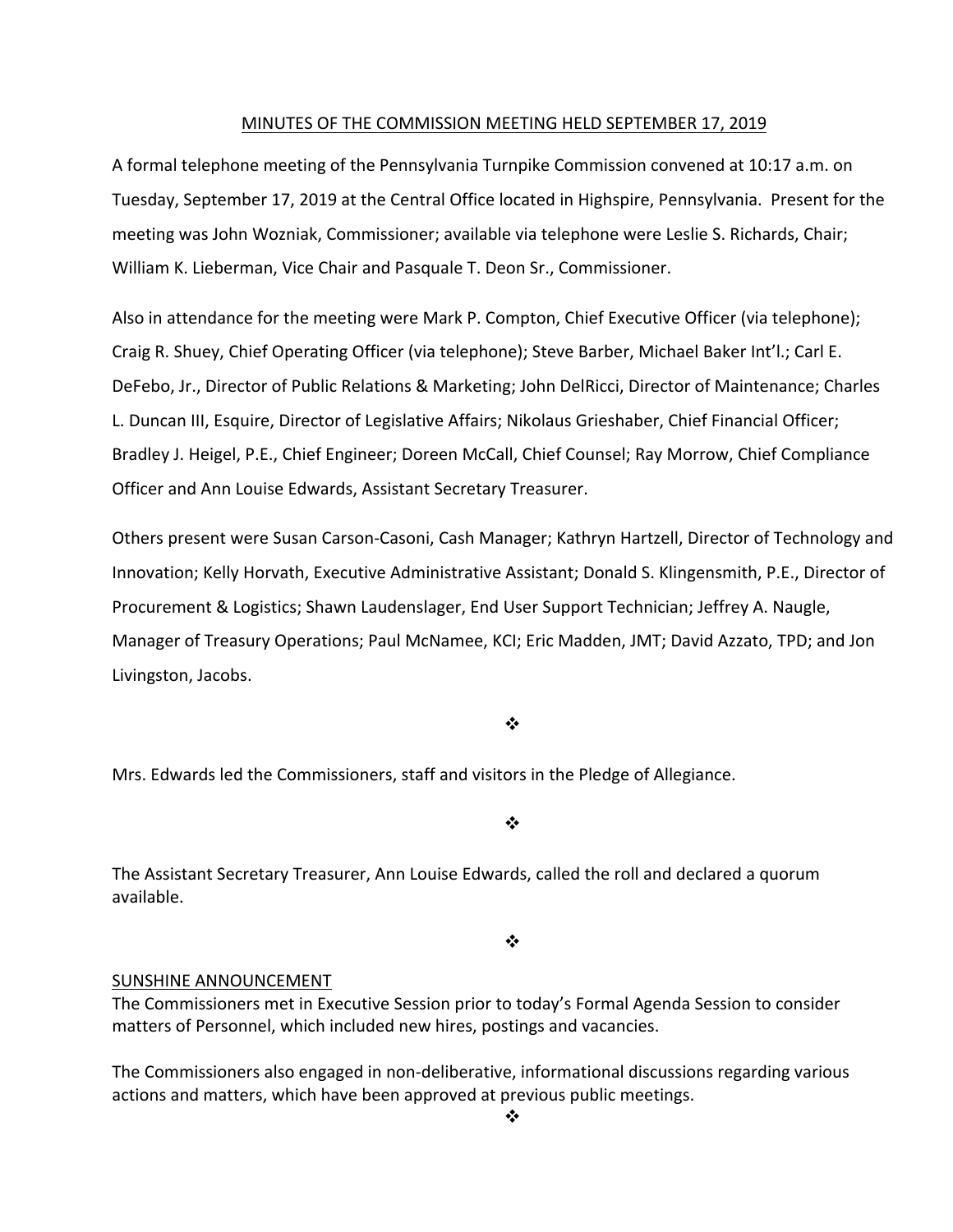## MINUTES OF THE MEETING‐SEPTEMBER 17, 2019 **2** | Page

## PUBLIC COMMENT

Mrs. Edwards: The public is welcome to address the Commission regarding items listed on the Agenda or other items not listed on the Agenda that are within the Commission's authority or control. In order to conduct an orderly and effective meeting, all persons wishing to address the Commission should have signed in a requested time to speak. If you have not done so, you are invited to do so at this time.

There were no requests to address the Commission.

## MINUTES OF THE MEETING

Motion‐That the Minutes of the meeting held September 3, 2019 be approved and filed as submitted‐ was made by Commissioner Wozniak, seconded by Commissioner Deon, and passed unanimously.

❖

 $\bullet^{\bullet}_{\bullet} \bullet$ 

# COMMUNICATIONS

Motion‐That the Commission approves the memos received from the Chief Counsel and Director of Procurement & Logistics‐was made by Commissioner Wozniak, seconded by Commissioner Deon, and passed unanimously.

 $\bullet^{\bullet}_{\bullet} \bullet$ 

## PERSONNEL

Motion‐That the Commission approves the Personnel as submitted‐was made by Commissioner Wozniak, seconded by Commissioner Deon, and passed unanimously.

 $\cdot$ 

## UNFINISHED BUSINESS

No Unfinished Business to consider.

❖

## NEW BUSINESS

## CHANGE ORDERS

Motion‐That the Commission approves the Change Orders and Final Payments for the items listed in memos "a" through "d":

a. Change Order #1 for Contract #EN‐00233‐03‐02 for roadway and miscellaneous repairs on Toll I‐376, Turnpike 43, Turnpike 576 and Turnpike 66 with Gulisek Construction, LLC, for an increase of \$1,000,000.00 for repairs to deteriorated roadway locations within the project limits; for a revised not‐to‐exceed amount of \$5,000,000.00;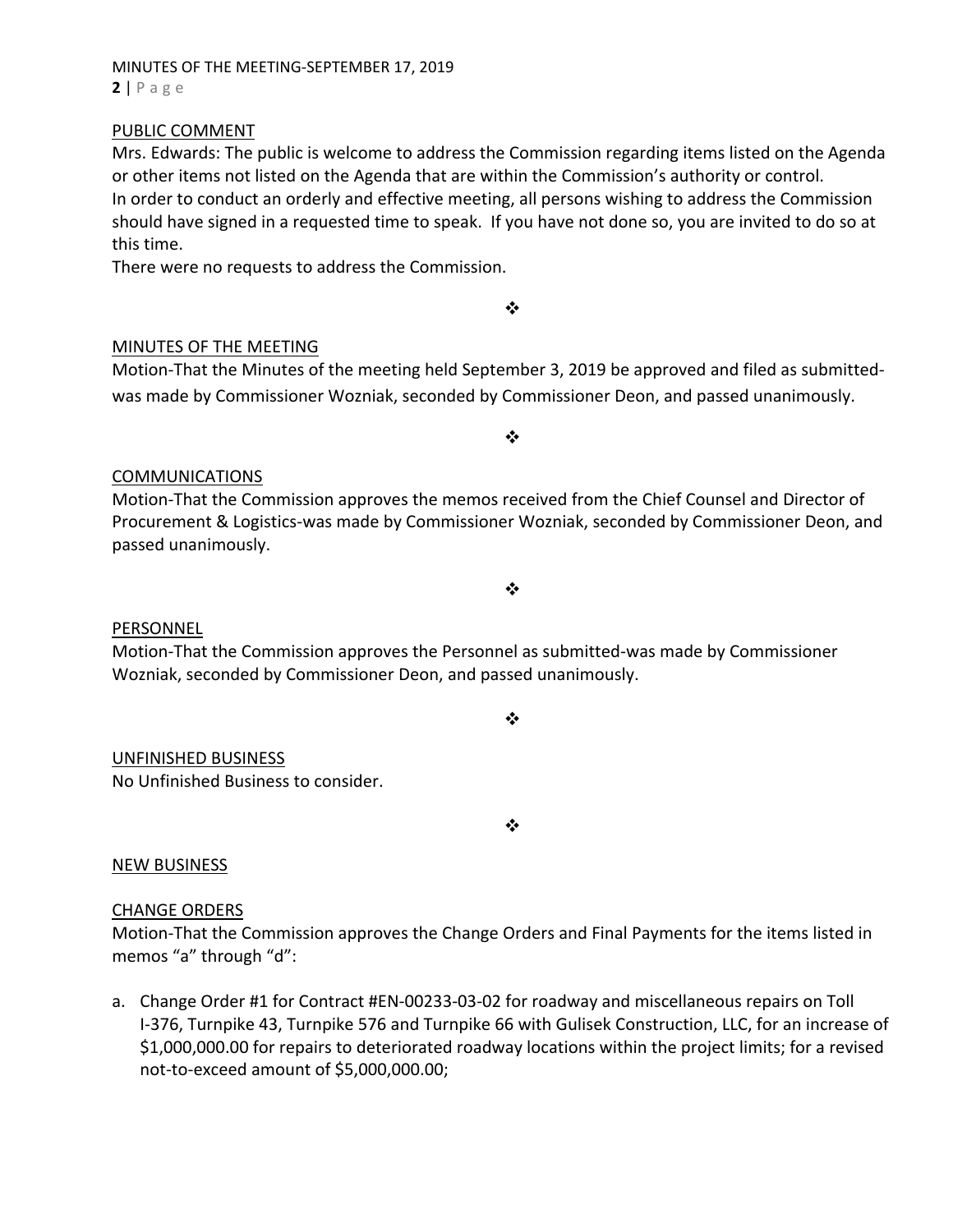MINUTES OF THE MEETING‐SEPTEMBER 17, 2019 **3** | Page

- b. Change Order #2 and Final Payment for Contract #T-286.00M001-3-02 for installation of pre-entry ITS between MP 286.00 and MP 343.00 with Bruce & Merrilees Electric Company, for a decrease of \$145,452.04 to balance items to actual work completed and changes for vegetation trimming and pavement markings; for a final contract value of \$2,484,058.59 and final amount due to the contractor of \$49,870.26;
- c. Change Order #2 and Final Payment for Contract #EN‐00224‐03‐03 for roadway and miscellaneous repairs between MP 0.00 and MP 122.18 with Eurovia Atlantic Coast, LLC, for a decrease of \$1,527,505.46 to reflect the actual cost of the completed work authorizations; for a final contract value of \$4,247,494.54 and final amount due to the contractor of \$212,374.73;
- d. Change Order #1 and Final Payment for Contract #EN‐00200‐03‐03 for bridge repairs between MP 109.91 and MP 236.22 with Allison Park Contractors, Inc., for a decrease of \$161,084.78 to reflect the actual cost of the completed work authorizations; for a final contract value of \$1,338,915.22 and final amount due to the contractor of \$68,168.80;

‐was made by Commissioner Wozniak, seconded by Commissioner Deon, and approved unanimously.

Motion-That the Commission approves the Change Order for the item listed in memos "e":

e. Change Order #1 for Contract #T‐085.00R003‐3‐02 for bituminous resurfacing between MP 84.93 and MP 94.13, and shoulder and slope work between MP 94.13 and MP 99.00 with Lindy Paving, Inc., for an increase of \$1,679,199.75 for changes to the superpave asphalt quantities, milling bituminous pavement surface and additional compensation for the overrun of the paving quantities; for a revised not‐to‐exceed amount of \$27,157,111.96.

‐was made by Commissioner Wozniak, seconded by Commissioner Deon; Commissioner Lieberman abstained.

VICE CHAIR LIEBERMAN: I abstain on this item because Lindy Paving, Inc. is a client of my firm.

 $\frac{1}{2}$ 

# AGREEMENTS

Motion‐That the Commission approve the negotiation and execution of the Assignment Agreement, and Amendments for the items listed in memos "a" through "f":

- a. Assignment of the Authorized Service Provider agreement with Bressler's Inc., for coverage between MP 266.50 and MP 292.50 to V&M Towing Service, Inc. due to V&M Towing Service acquiring Bressler's towing, recovery and roadside assistance service division;
- b. Rescind approval to enter into an agreement with Notary Copy & Stop, Inc. (Item F‐2c, July 2, 2019) and approve an agreement with Notary and Copy Stop, Inc. for E‐ZPass Go Paks distribution;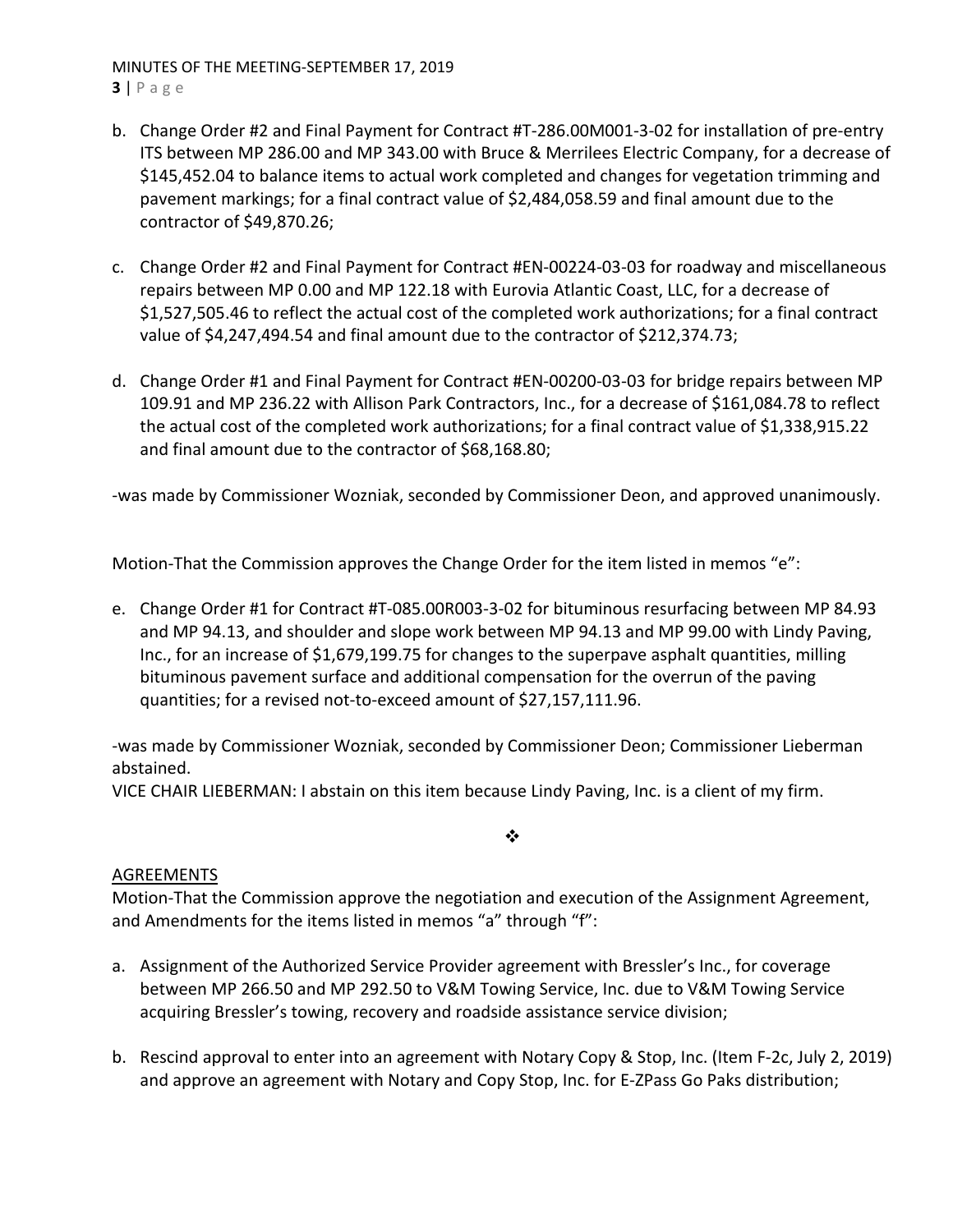# MINUTES OF THE MEETING‐SEPTEMBER 17, 2019

**4** | Page

- c. Rescind approval to enter into an agreement with John Yurconic Agency (Item F‐2d, July 2, 2019) and approve an agreement with JTY, Inc. d/b/a The Yurconic Agency for E-ZPass Go Paks distribution;
- d. Amendments to our agreements with Accenture LLP; Cognizant Technology Solutions U.S. Corp.; Computer Aid, Inc.; Deloitte Consulting, LLP; and NTT Data, Inc. for Application Development Work Order Services, for a combined total additional amount of \$3,500,000.00 for pressing and on‐going needs in support of the Capital Plan through the end of the contract (December 20, 2020); for a revised combined not‐to‐exceed amount of \$18,500,000.00;
- e. Installation and Maintenance Agreement with Salford Township; part of the total reconstruction from MP A31.00 to MP A38.00, which includes improvements adjacent to T-451 (Wambold Road); the Township requested the Commission install guiderail along a portion of Wambold Road; after installation, the Township will assume ownership and responsibility of the guiderail;
- f. Increase the estimated cost for banking and cash management services by PNC Bank, N.A. for an additional \$500,000.00, for a revised estimate of \$700,000.00 for fiscal year 2019/2020 due to increased volume of payments for Toll‐By‐Plate transactions.

‐was made by Commissioner Wozniak, seconded by Commissioner Deon, and passed unanimously.

 $\frac{1}{2}$ 

# RIGHT‐OF‐WAY REQUEST

Motion-That the Commission approves the Right-of-Way Requests for the items listed in memos "a" through "e":

- a. Acquisition of Right-of-Way #1A166-B (Chestnut Ridge Community Volunteer Fire Company), a partial take parcel necessary for the Donegal slide remediation project at MP 90.20 by authorizing payment of \$500.00 representing fair market value to Chestnut Ridge Community Volunteer Fire Company; authorize the appropriate Commission officials to execute the Agreement of Sale and other documents that may be required for closing; authorize the payment of additional statutory damages as calculated by the Right‐of‐Way Administrator and approved by the Chief Counsel; and payment of fair market value to the property owner is contingent upon delivery of a deed as prepared by the Legal Department;
- b. Acquisition of Right‐of‐Way #14S333 (Carolyn Grayson Chatlos and Erby H. Grayson, Jr.), a total take parcel necessary for construction of the Mon/Fayette Expressway, Rt. 51 to I‐376, by authorizing payment of up to \$4,000.00 for Section 710 statutory damages; also authorize payment of \$500.00 representing reimbursement of appraisal fees to Owen Appraisal Service, LLC;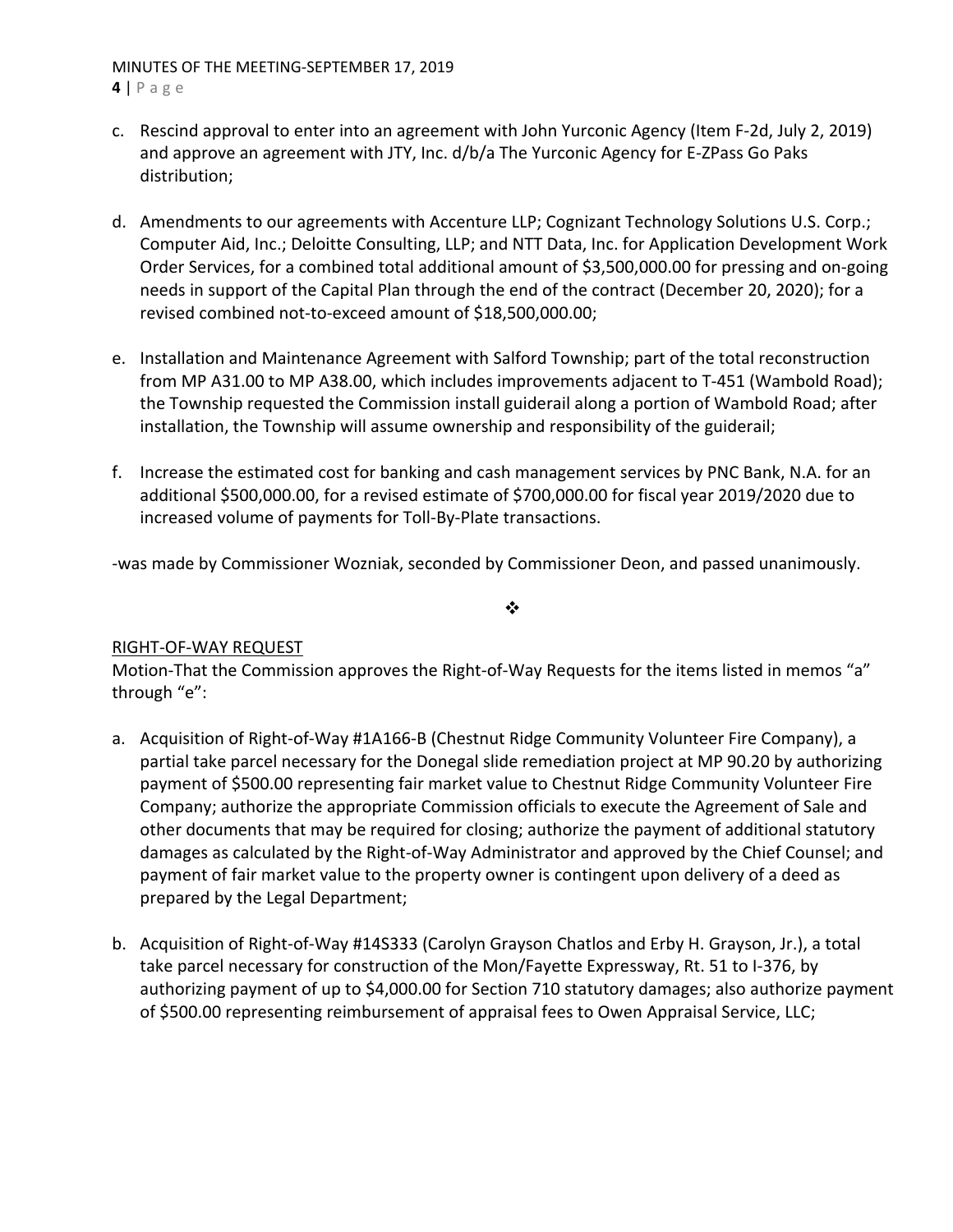## MINUTES OF THE MEETING‐SEPTEMBER 17, 2019 **5** | Page

- c. Acquisition of Right‐of‐Way #14S255‐1 (Margaret Zozom; Mildred Springer; Jason Kufen; Elizabeth Mroz‐Kufen), a total take parcel necessary for construction of the Mon/Fayette Expressway, Rt. 51 to I‐376, by authorizing payment of \$7,200.00 representing down payment supplement to Jason Kufen and Elizabeth Mroz‐Kufen; also authorize payment of \$5,538.80 representing residential moving costs to Don Farr Moving & Storage; authorize the appropriate Commission officials to execute all required documents; and authorize the payment of additional statutory damages as calculated by the Right‐of‐Way Administrator and approved by the Chief Counsel;
- d. Adopt the proposed Property Acquisition Resolution for Right‐of‐Way #14S267 (James E. & Jane F. Skiff), a total take parcel necessary for construction of the Mon/Fayette Expressway, Rt. 51 to I‐376, by authorizing payment of \$161,000.00 representing estimated just compensation to counsel to be named at a later date; authorize payment of \$104,000.00 representing pro-tanto payment of replacement housing supplement to James E. & Jane F. Skiff; and authorize payment of additional statutory damages as calculated by the Right‐of‐Way Administrator and approved by the Chief Counsel;
- e. Acquisition of Right‐of‐Way #14S269 (Kirk & Kathleen Hagerty), a total take parcel necessary for construction of the Mon/Fayette Expressway, Rt. 51 to I‐376, by authorizing payment of \$307,131.64 representing fair market value, pro‐rated taxes and recording fees to Closure Settlement LLC, escrow agent; authorize the appropriate Commission officials to execute the Agreement of Sale and other documents that may be required for closing; authorize the payment of additional statutory damages as calculated by the Right‐of‐Way Administrator and approved by the Chief Counsel; and payment of fair market value to the property owners is contingent upon the delivery of a deed as prepared by the Legal Department.

‐was made by Commissioner Wozniak, seconded by Commissioner Deon, and passed unanimously.

 $\ddot{\bullet}$ 

# AWARD OF CONTRACTS

Motion-That the Commission approves the Award of Contracts for the items listed in memos "a" through "d":

- a. Contract #EN‐00245‐03‐04 for bridge repairs between MP 236.22 and MP 356.42 and between MP H40.83 and MP H43.44, to the lowest responsive and responsible bidder, J.P.S. Construction Co., Inc.; at a not‐to‐exceed amount of \$2,500,000.00;
- b. Contract #EN‐00245‐03‐05 for bridge repairs between MP A20.00 and MP A130.64, to the lowest responsive and responsible bidder, J.P.S. Construction Co., Inc.; at a not‐to‐exceed amount of \$2,500,000.00;
- c. Contract #EN‐00245‐03‐02 for bridge repairs between MP 0.00 and MP 109.91, Toll I‐376, Turnpike 576, Turnpike 43 and Turnpike 66, to the lowest responsive and responsible bidder, J.P.S. Construction Co., Inc.; at a not‐to‐exceed amount of \$1,500,000.00;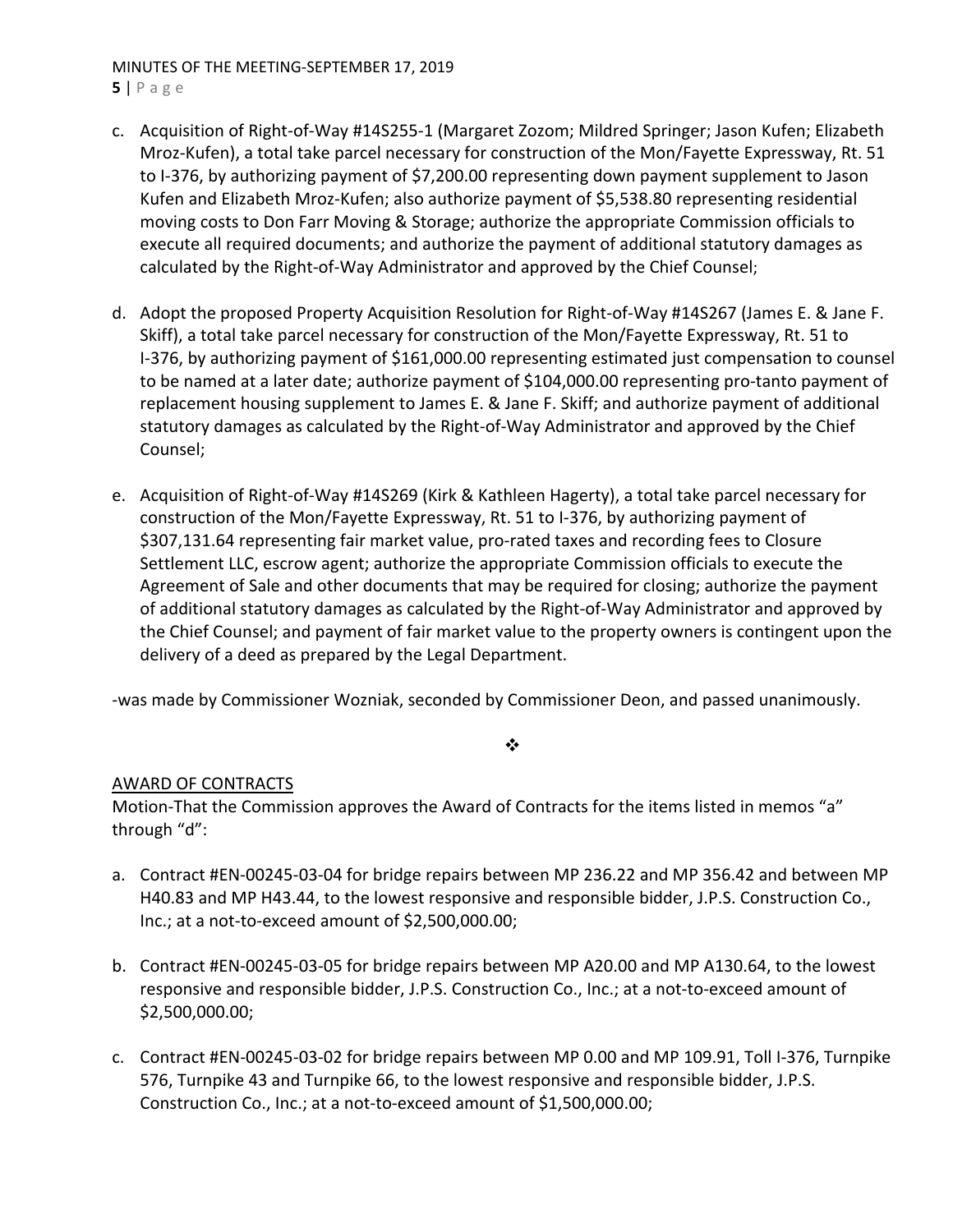MINUTES OF THE MEETING‐SEPTEMBER 17, 2019 **6** | Page

d. Contract #EN‐00245‐03‐03 for bridge repairs between MP 109.91 and MP 236.22, to the lowest responsive and responsible bidder, Bill Anskis Company, Inc.; at a not‐to‐exceed amount of \$1,500,000.00.

‐was made by Commissioner Wozniak, seconded by Commissioner Deon, and passed unanimously.

 $\frac{1}{2}$ 

## PURCHASE ORDERS

Motion‐That the Commission approves the Award of Bids, a Change Order and Issue Purchase Orders for the items listed in memos "a" through "k":

a. Plow blades, hardware and accessories (October 1, 2019 – September 30, 2020), to the lowest responsive and responsible bidders:

| IronHawk Industrial Dist.       | \$230,000.00 |
|---------------------------------|--------------|
| Valk Manufacturing Co.          | 40,000.00    |
| Chemung Supply Corp.            | 8,000.00     |
| Minco Industrial Services, Inc. | 70,000.00    |
| Winter Equipment Co., Inc.      | 35,000.00    |
| Contingency                     | 95,750.00    |
| <b>AWARD VALUE:</b>             | \$478,750.00 |

Also, recommend award to the following bidders to support a system‐wide test of their blade systems during the 2019‐2020 season:

| Nordik Blades               | \$40,000.00  |
|-----------------------------|--------------|
| Northern Supply             | 37,213.00    |
| AWARD for TEST PROJECT      | \$77,213.00  |
|                             |              |
| <b>TOTAL REQESTED AWARD</b> | \$555,963.00 |

- b. Smartnet coverage for Cisco equipment (September 1, 2019 November 11, 2022), utilizing the Commonwealth's contract with ePlus Technology, Inc.; at a total award of \$3,420,687.90 for the three years;
- c. Janitorial supplies contract, exercising the option to renew the agreements for an additional year (October 1, 2019 – September 30, 2020): W. W. Grainger, Inc.  $\frac{1}{5}$  5,000.00 Veritiv Operating Co. 50,000.00 DeSantis Solutions 20,000.00 Central Poly Bag Corp. 10,000.00 TOTAL RENEWAL:  $$85,000.00$
- d. One (1) GLOBAL mechanical roadway sweeper, utilizing the Commonwealth's contract with Bortek Industries, at a total award of \$277,784.55;